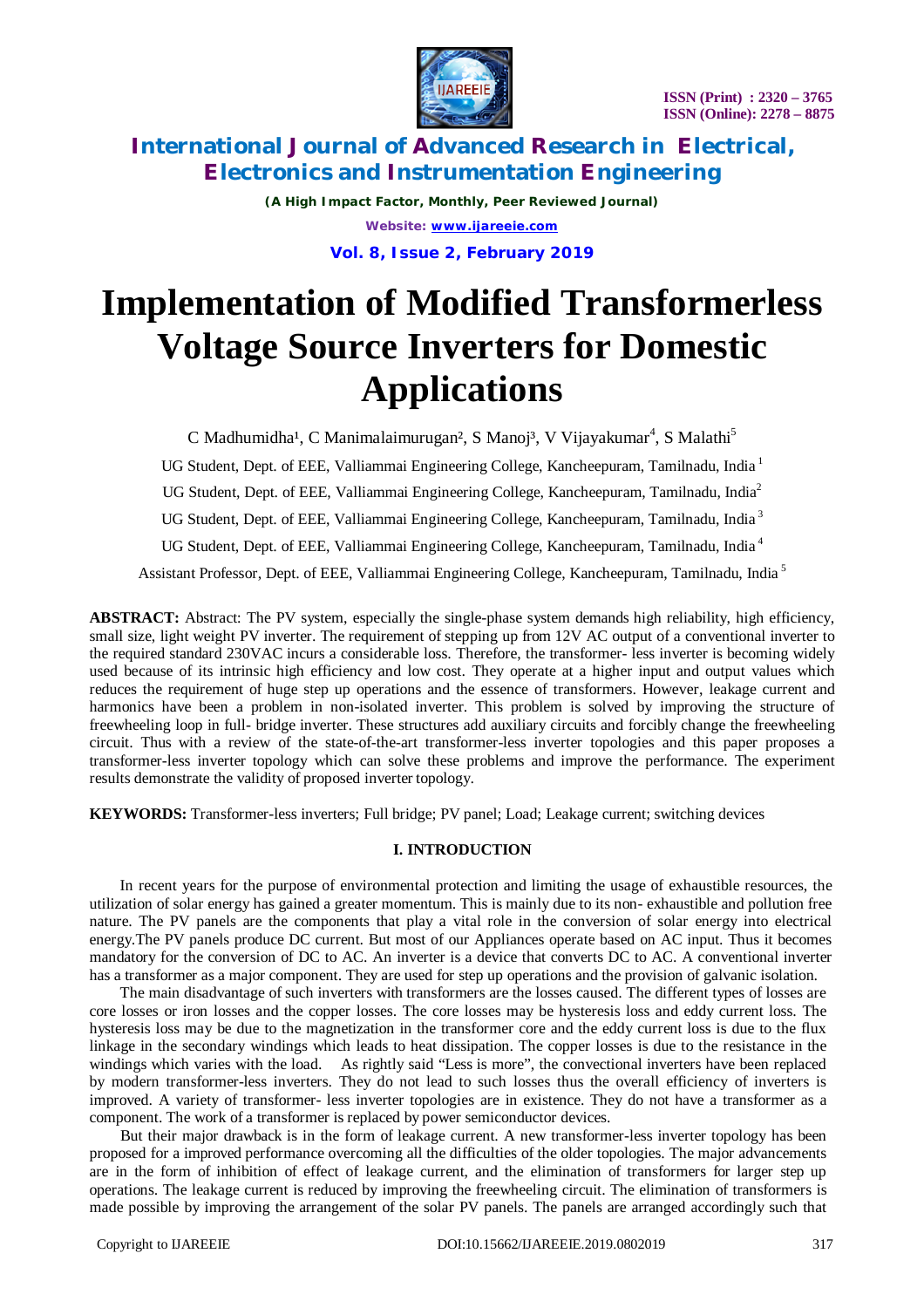

*(A High Impact Factor, Monthly, Peer Reviewed Journal)*

*Website: [www.ijareeie.com](http://www.ijareeie.com)*

# **Vol. 8, Issue 2, February 2019**

the input voltage is as per the requirement without the need of boosting operation

#### **II. SYSTEM EVOLUTION**



**Fig1. Block diagram of PV system**

Any solar PV panel would require an inverter for the conversion of DC to AC for any applications. The conventional inverters have line transformer and power conversion stage as a vital part in them. Any solar PV panel would require an inverter for the conversion of DC to AC for any applications. The conventional inverters have line transformer and power conversion stage as a vital part in them.

The line transformers have multiple applications. This includes boost operation, provision of galvanic isolation between load and PV panel. The isolation ensures that there is no continuous current injected in the circuit, the leakage current is less and there is protection to the components and the people .The power conversion stage converts the input DC to the required AC with a considerable amount of losses. The main disadvantages would be the large and robust size of transformers which increases the cost of the whole system. The overall losses due to transformers also decrease the performance of inverters.Thus the concept of transformer-less inverters evolved. They operate on a higher voltage range which gets the input at that range by the modification in the alignment of solar panels .Thus the requirement of transformers for boost operation is neglected. But their main functions must be performed by alternative methods. To eliminate the injection of continuous current a ground fault detection system is employed within the inverters. Similarly MPPT (Maximum Power Point Tracking) technique is employed to get maximum input voltage from PV panels.

The half bridge transformer-less inverter consists two switching devices in the place of four. Here two switching devices are in use while the remaining are replaced by a capacitor. The sinusoidal pulse width modulation (SPWM) is used for the generation of pulses.It also aims at reducing the total harmonic content of the output AC signals.



**Fig 2 . - (a) Circuit diagram of normal Half bridge Inverter; (b) Circuit diagram of normal Full bridge inverter**

The main drawback of the half bridge topology which needs to be addressed is the requirement of high value of input voltage. Thus the full bridge transformer-less comes into existence which requires only half of the half bridge input.

 To reduce the effect of leakage current and the switching loss, the freewheeling branch is modified. Based on this there are different topologies. They include the H5, HERIC, H6 and Hybrid. This classification is based on the number and alignment of switching devices. The H5 has 5 switching devices at DC side and H6 with 6 switches, while the HERIC has additional switches at the AC side which improve the complexity of the circuit.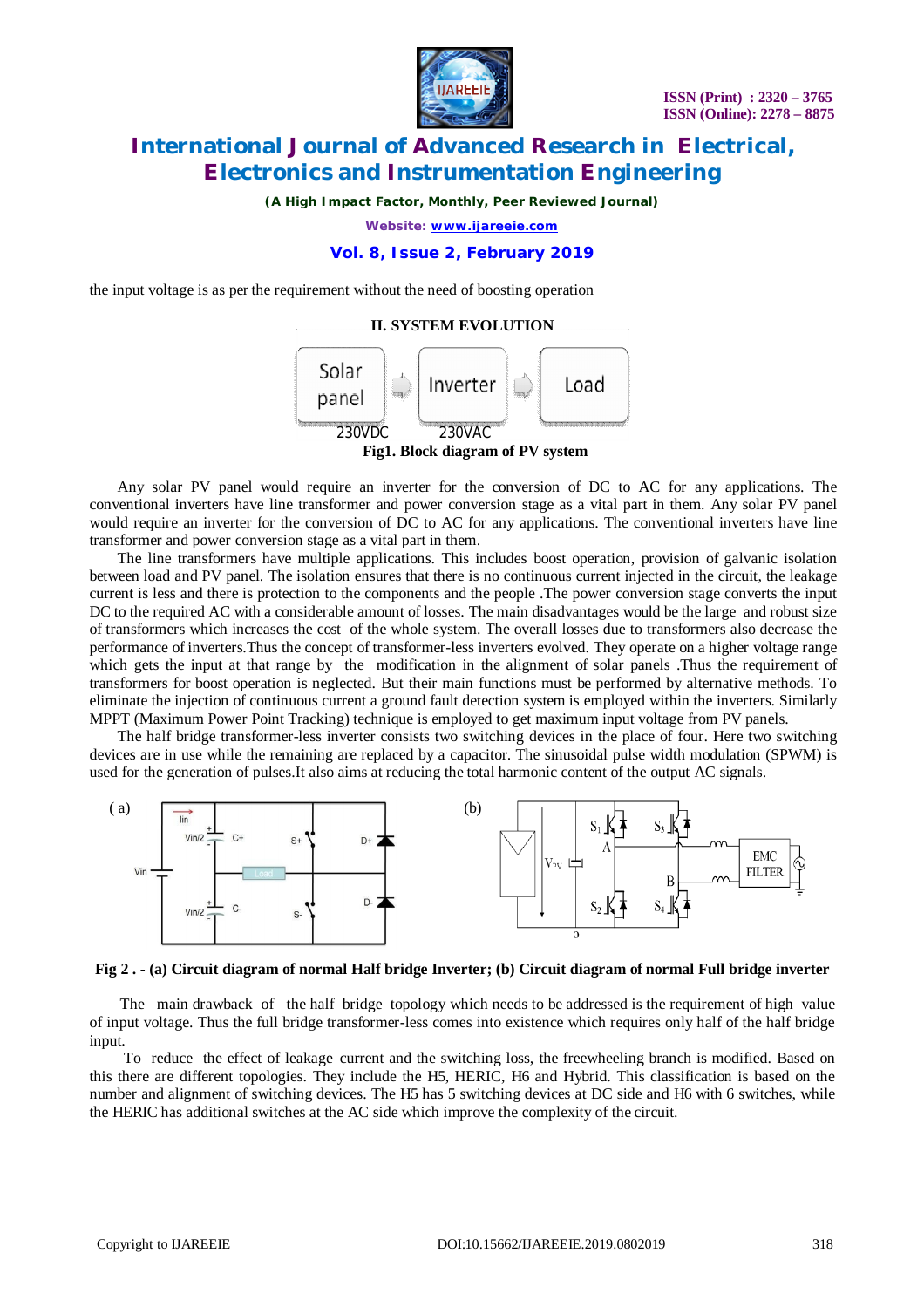

*(A High Impact Factor, Monthly, Peer Reviewed Journal)*

*Website: [www.ijareeie.com](http://www.ijareeie.com)*

## **Vol. 8, Issue 2, February 2019**

| <b>Power</b>          | H <sub>5</sub> | <b>HERI</b> | <b>H6</b> |
|-----------------------|----------------|-------------|-----------|
|                       |                | C           |           |
| 1000W                 | 98.77          | 98.65       | 98.93     |
| 2000W                 | 99.15          | 99.12       | 99.15     |
| 3000W                 | 99.16          | 99.18       | 99.15     |
| 4000W                 | 99.08          | 99.14       | 99.07     |
| 5000W                 | 98.97          | 99.08       | 99.97     |
| Average<br>Efficiency | 99.03          | 99.03       | 99.25     |

#### **Table1. Comparative study of full bridge topologies**

 Based on the comparison with various parameters of complexity, efficiency and leakage current characteristics it is concluded that the H6 topology is best suited for all applications.

### **III. WORKING**

#### **3.1 Proposed topology**

 Based on various analyses, the H6 topology is said to be more efficient .Thus a modified H6 topology for the transformer-less inverters of the proposed system is taken into consideration.



| <b>Value</b> |  |
|--------------|--|
| 230V         |  |
| 230V         |  |
| 20KHz        |  |
| $3\mu F$     |  |
| 3mH          |  |
| 50Hz         |  |
|              |  |

#### **Fig.3. Circuit diagram of proposed H6 inverter Table2. Specifications of proposed topology**

 The proposed inverter topology has 6 switching devices along with freewheeling diodes. It is based on the unipolar mode of operation. The common mode voltages are kept constant in order to reduce the leakage current.

#### **3.2 MODES OF OPERATION**

 The operation modes of the H6 topology are discussed below. There are four different modes to be discussed. The common mode voltage is represented as VCM

#### **Mode1 (Positive half cycle):**

 The switches S1, S4 and S5 are in on condition. Since S3 and S6 are in off condition the current through the S5, S1 and S4 increases and VAN=VDC. The common mode voltage is given as VCM  $=(VAN+VBN)/2$  where VAN=VDC and VBN=0,thus VCM=VDC/2.

#### **Mode2 (Freewheeling):**

 The switches S1and S3 are on. The freewheeling current passes through S1 and diode of S3.Since there is no current through other switches, the voltage through VAN and VBN becomes VDC/2. Thus the common mode voltage becomes VCM=(VAN+VBN)/2 where VAN=VDC/2 and VBN=VDC/2, thus VCM=VDC/2.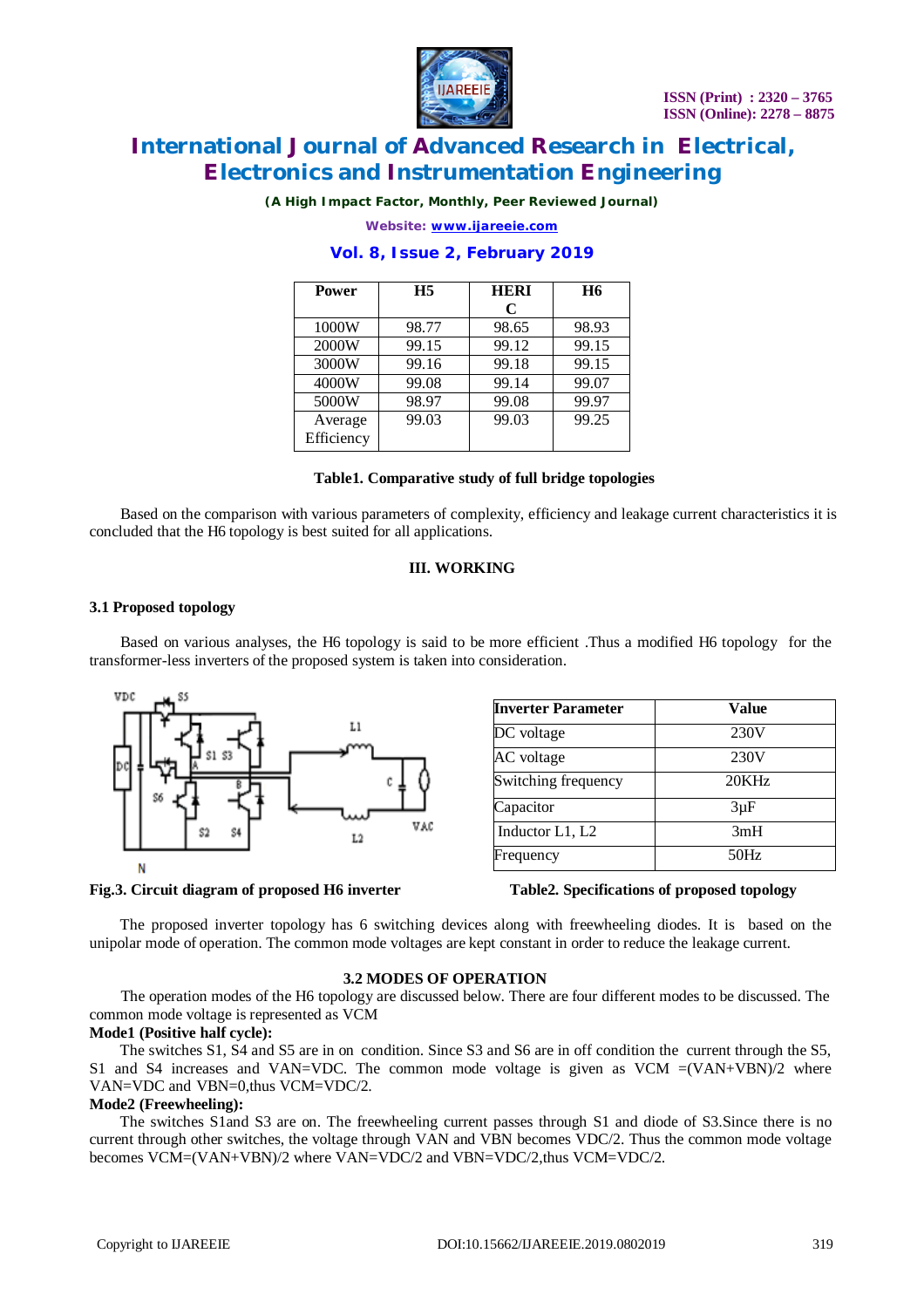

*(A High Impact Factor, Monthly, Peer Reviewed Journal)*

*Website: [www.ijareeie.com](http://www.ijareeie.com)*

### **Vol. 8, Issue 2, February 2019**

#### **Mode3 (Negative half cycle):**

 The switches S2, S3 and S6 are in on condition and S1 and S4 are in off condition. The current passes through the S2 and S6 only. And so its value decreases and VAB=-VDC. The common mode voltage is given as VCM=(VAN+VBN)/2 where VAN=0 and VBN= VDC, thus VCM=VDC/2

#### **Mode4 (Freewheeling):**

 The freewheeling current passes through S3 and diode of S1. All other switches are in off position. The voltage through VAN and VBN becomes VDC/2. The common mode voltage is given as  $VCM=(VAN+VBN)/2$  where VAN=VDC/2 and VBN=VDC/2, thus VCM=VDC/2

 From the equations mentioned above it is clear that there is no leakage current as the common mode voltages has no changes in different modes.

# **IV. EXPERIMENTAL SETUP**

 The experiment is represented by using MATLAB simulink. The input DC voltage is obtained from the solar panel which is then given as input to the proposed inverter for the output voltage to be in the form of AC.The standard voltage of 230V is obtained as a result of this topology. The obtained AC voltage can be used for any domestic applications which usually operate only on AC voltage.The simulink model as shown in Fig.4 consists of current measurement block connected in series and a voltage measurement block connected in parallel. They are connected to a scope for graphical output at desired points.





### **V. RESULT AND DISCUSSION**

 The inverter uses SPWM technique for the generation of gate pulses. It refers to sinusoidal pulse width modulation. The harmonics of inverter is reduced by SPWM technique. The gating pulse is generated by comparing the sine wave as reference signal and triangular wave as carrier waves. When the Vr is greater than Vc then the pulse corresponding to  $+VDC$  else  $-VDC$  is generated. The method of gate pulse generation is shown in Fig.5(a)

 The gate pulse generated is applied to each of the 6 switches present in the circuit. The hardware pulse generation is by using the PIC controller. The voltage across each switch is represented using a simulink model as shown in Fig.5(b). The waveform corresponds to the general voltage, voltage through switch S1, switch S3, switches S4 S5 and the switches S2 S6 respectively.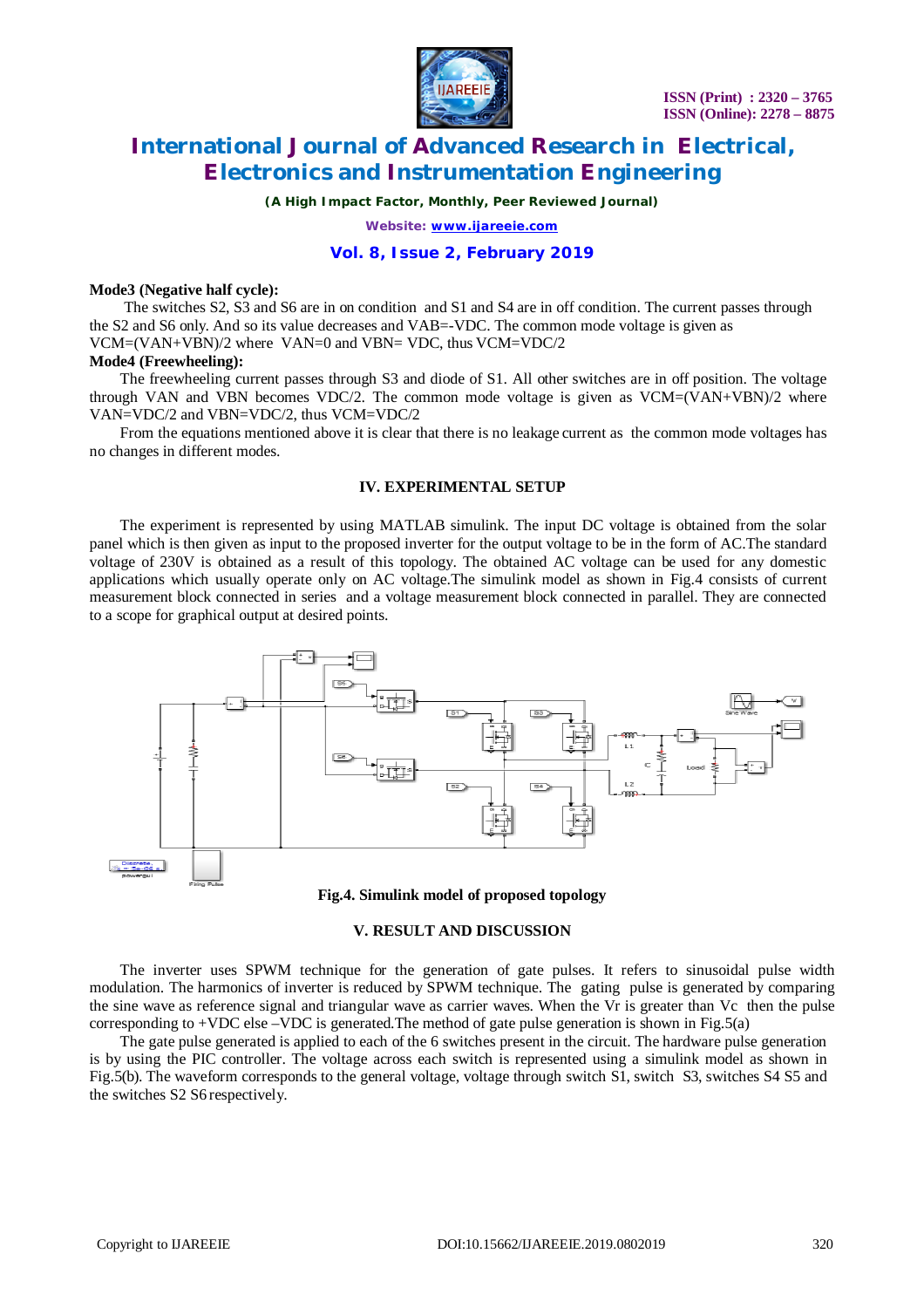

*(A High Impact Factor, Monthly, Peer Reviewed Journal)*

*Website: [www.ijareeie.com](http://www.ijareeie.com)*

# **Vol. 8, Issue 2, February 2019**



**Fig.5 - (a) Waveform of gate pulse generation using SPWM; (b) Waveform gate pulse on each switch**

 The switching operations of the power semiconductor devices are varied accordingly to the gate pulses. As a result of the switching operation the AC waveforms are generated from the input DC waveform. Based on the proposed topology the current up to 1 amp can be utilized at the load side. And the voltage of 230V is obtained which can be used for all applications. The expected value of voltage and current is shown in Fig. 6(a)

 The semiconductor devices connected to the capacitors, conduct a small amount of current even when it is in off condition. This current may be very small in magnitude but continuous conduction leads to the gradual discharge of capacitors. This is known as the leakage current. This has been a greater drawback of all the transformer-less inverter topologies. This paper proposes a topology which has a very limited leakage current of the range 1.8mA. This is shown in Fig. 6(b)



#### **Fig.6. - (a)Simulation waveform of AC voltage and AC current; (b) Simulation waveform of leakage current**

 The harmonics has been a serious problem in the generation of sine waves. The lesser the harmonics the greater is the possibility of generation of sinusoidal pulses while the greater harmonic levels leads to the generation of square waves which is not suitable for inductive loads. Thus the SPWM technique comes into play. By using this technique along with a filter,the harmonics has been estimated to be 8.5% which is almost closer to the 5% which is the maximum harmonics level for all AC applications as shown in Fig.7(a) and 7(b).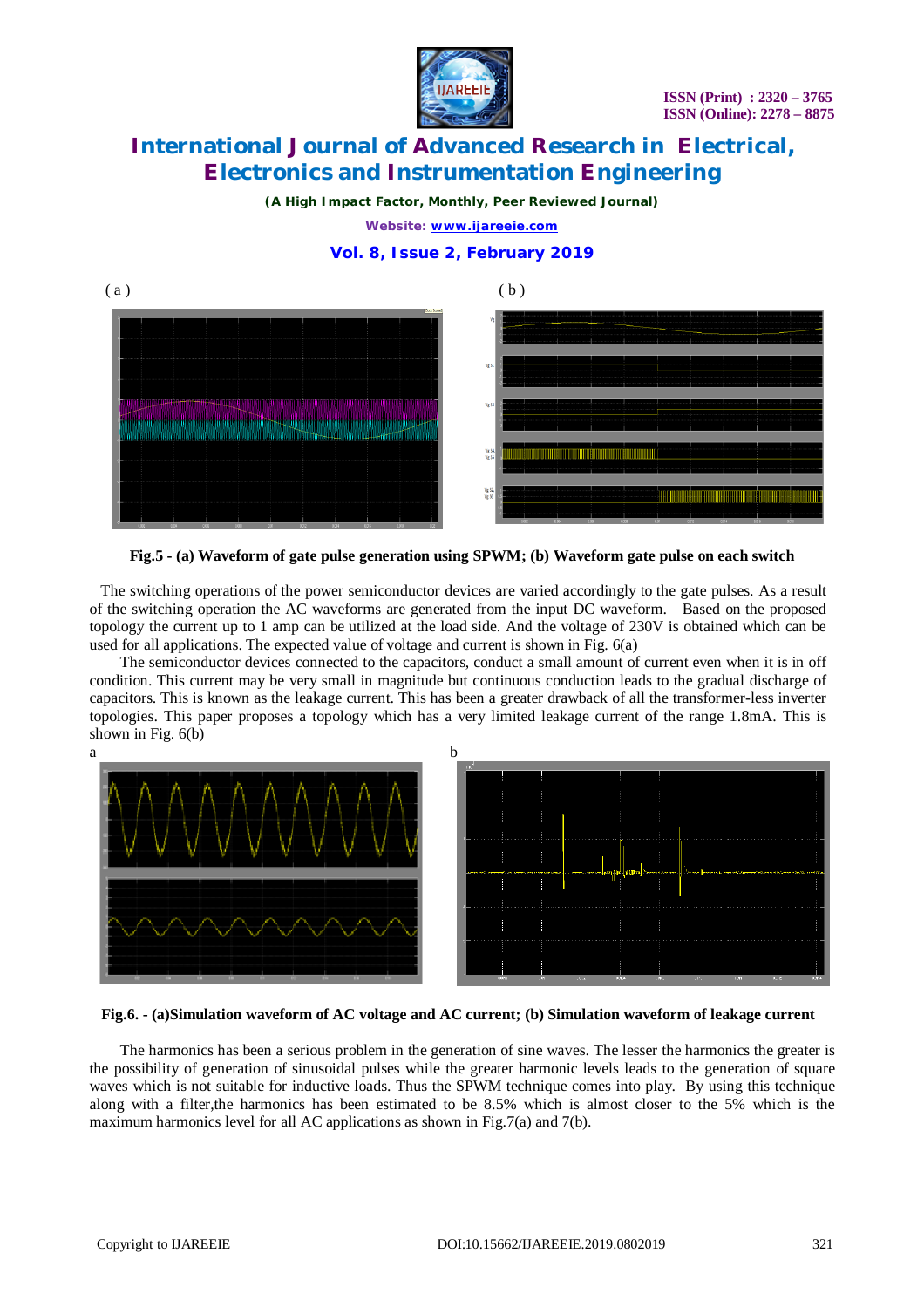

*(A High Impact Factor, Monthly, Peer Reviewed Journal)*

*Website: [www.ijareeie.com](http://www.ijareeie.com)*

# **Vol. 8, Issue 2, February 2019**



**Fig.7.- (a) Harmonic distortion in SPWM without filter ; (b) Harmonic distortion in SPWM with filter**

 Another important factor to be considered for the inverter design is the power factor. The proposed topology is estimated to have a power factor of 0.8 which is the accepted range.

#### **VI. CONCLUSION**

Thus a new transformer-less inverter topology has been proposed for a improved performance overcoming all the difficulties of leakage current of older topologies. The major advancements is in the form of inhibition of effect of leakage current, reduction in harmonics and the elimination of usage of transformers for input by adjusting the arrangement of solar panels. Thus the proposed topology can be useful during power conversion stage for transformerless PV system for domestic applications.

#### **VII. FUTURE SCOPE**

 Further improvements can be made in accordance with the proposed topology in many ways. They could be synchronization with the grid. ,implementation of MPPT techniques for the PV panels and usage of battery for storage.

#### **ACKNOWLEDGEMENT**

We would like to thank Valliammai Engineering College for the encouragement and support which helped to make this project a success and we would also like to thank our family, friends and relatives for the support given for the completion of the work.

#### **REFERENCES**

[1]. AparnaDas, Sheeja.G, "Photovoltaic H6 – Type Transformer-less Inverter Topology", IEEE Annual Indian Conference,2016

[2]. MadhuriKshirsagar, Dr. P. J. Shah, "Simulation Model of H6 Transformer-less Single Phase Full Bridge PV Grid tied Inverters", International Journal of Advanced Research in Electrical, Electronics and Instrumentation Engineering Vol. 5, Issue 12, Dec 2016

[3]. Li Zhang, Kai Sun, Yan Xing, Mu Xing, "H6 Transformer-less Full Bridge PV Grid-Tied Inverters" IEEE Transactions on Power Electronics, Vol-29,Number 3, March 2014

[4]. X. Huafeng, X. Shaojun, C. Yang, and H. Ruhai, "An Optimized Transformer-less Photovoltaic Grid Connected Inverter," IEEE Transactions on Industrial Electronics, vol. 58, pp.1887-1895, 2011.

- [5]. Patrao, E.Figueres, F.Gonzalez-Espin, Garcera, "Transformer-less topologies for grid connected single-phase photovoltaic inverters" Renewable and Sustainable Energy Reviews, vol. 15, pp. 3423-3431, 2011
- [6]. John K. Pedersen, Soeren Baekhoej Kjaer, Frede Blaabjerg, "A Review of 1φ Grid-Connected Inverters for PV Modules" Consumer Electron.,volume 54, no.3, pp. 1177-1184, Aug-2008.
- [7]. Kerekes T, Teodorescu R, Liserre M, "Common mode voltage in case of transformer-less PV inverters connected to grid", IEEE International Symposium on Industrial Electronics, 2008, 6:2390-2395.
- [8]. R. Gonzalez, J. Lopez, P. Sanchis, L. Marroyo, "Transformer-less inverter for single-phase photovoltaic systems," IEEE Trans. Power Electron.,vol. 22, no. 2, pp. 693–697, Mar. 2007.